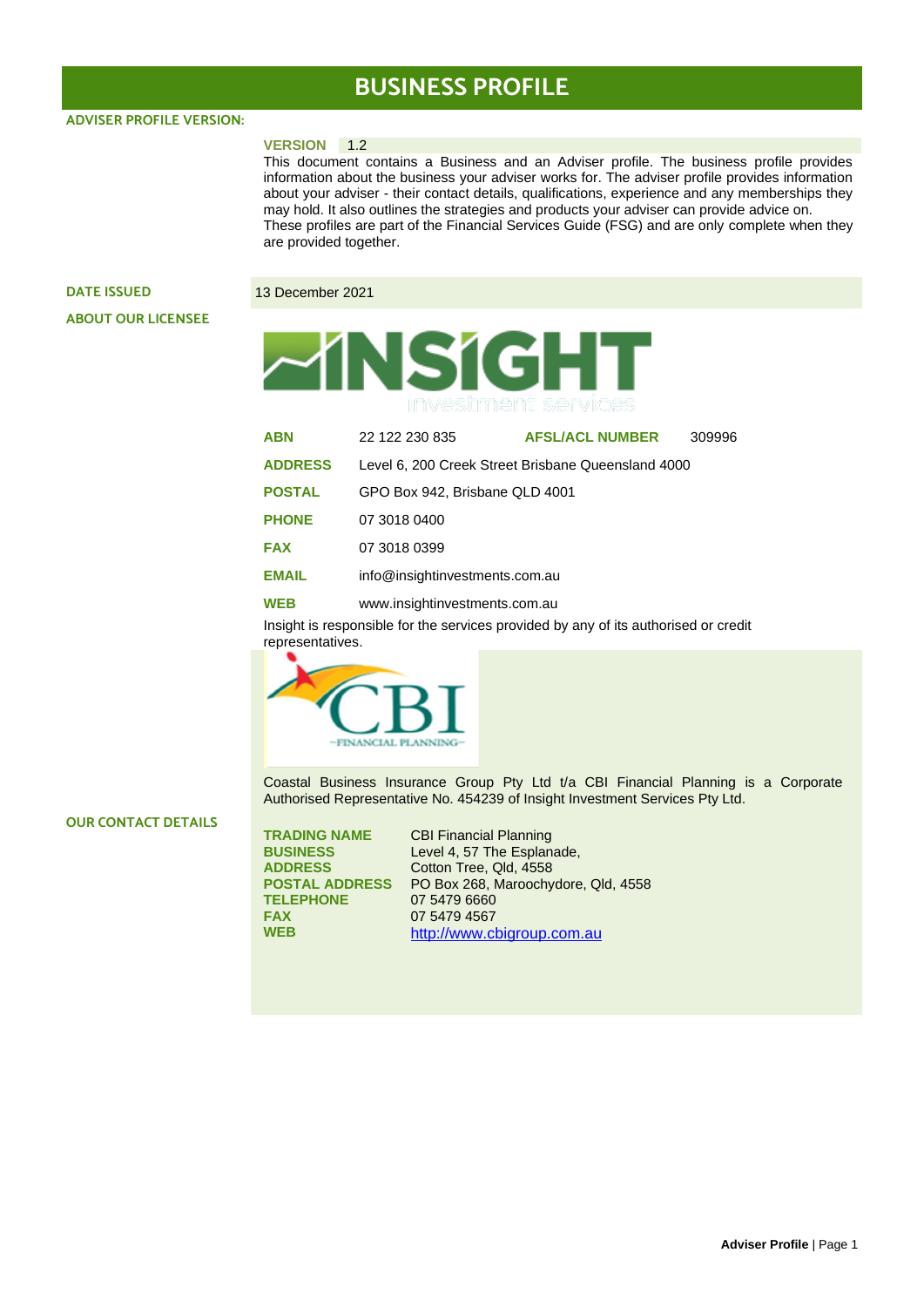### **ADVICE FEES**



The fees charged for our advice and services may be based on:

- A set dollar amount that is agreed between you and us and invoiced directly to you.
- A percentage-based fee that is agreed between you and us and paid via your product (if possible).

Please refer to our Client Value Proposition for full details in relation to the cost of our services. Our advice fees (inclusive of GST) include charges for the following advice services:

| <b>INITIAL</b><br><b>CONSULTATION</b><br>(1<br><b>HOUR)</b> | Free of charge                                          |  |
|-------------------------------------------------------------|---------------------------------------------------------|--|
| <b>ADVICE HOURLY RATE</b>                                   | \$220 per hour                                          |  |
| <b>INITIAL ADVICE</b>                                       | $$1,350 - $5,500$                                       |  |
|                                                             | Up to 2,4% for up to \$100,000                          |  |
| <b>ADVICE IMPLEMENTATION</b>                                | Up to 2% from \$100,001 - \$250,000                     |  |
|                                                             | Up to 1,6% from \$250,001 - \$500,000                   |  |
|                                                             | Up to 1,2% for amounts over \$500,000                   |  |
|                                                             | A Minimum ongoing adviser service fee will be           |  |
| <b>ONGOING ADVICE</b>                                       | calculated as a percentage of your total portfolio to a |  |
|                                                             | maximum of 0.66%                                        |  |
|                                                             | \$220 per hour for any other service you require that   |  |
| <b>ADDITIONAL ADVICE</b>                                    | is not specified above, we will charge you at this      |  |
|                                                             | hourly rate                                             |  |

Fees will increase on July 1 each year in line with the Consumer Price Index (CPI). **COMMISSIONS**

Commissions may be payable by product issuers for services in relation to insurance, banking deposit products, margin lending, some loan products and older investment products and annuity products. For insurance, the commission is factored into the annual premium and may range as follows:

• From 0% to 66% of the initial premium

• From 0% to 22% per annum of the renewal premium

- For other products, this may range as follows:
	- From 0% to 10% of the initial amount invested
	- From 0% to 1.0% per annum for the value of your investment balance

Generally, the payment we receive will be based on the service provided. Details of other payments we receive are contained in the Product Disclosure Statements (PDS) for most financial product issuers, which are available from your adviser.

You have a right to request for further information in relation to the remuneration, the range of amounts or rates of remuneration, and soft dollar benefits received by the licensee and/or representative.

**HOW ARE WE PAID** Insight collects our fees (incl. GST) and provides licensee services to support our business, under this arrangement we pay a ongoing flat fee for these services. This includes investment and strategy research, continuing education, compliance consulting and business coaching, allowing us to provide you with the highest quality service and advice. The remainder of our fees are paid to CBI Financial Planning Pty Ltd from which your financial planner receives a salary and or dividends.

#### **OTHER BENEFITS I RECEIVE**

**PAYMENTS FROM OTHER PROFESSIONALS** 

We have no referral arrangements in place.

#### **PAYMENTS TO OTHER PROFESSIONALS**

We do not pay any referral fees when clients are referred to us from other professionals.

**RELATIONSHIPS AND ASSOCIATIONS**